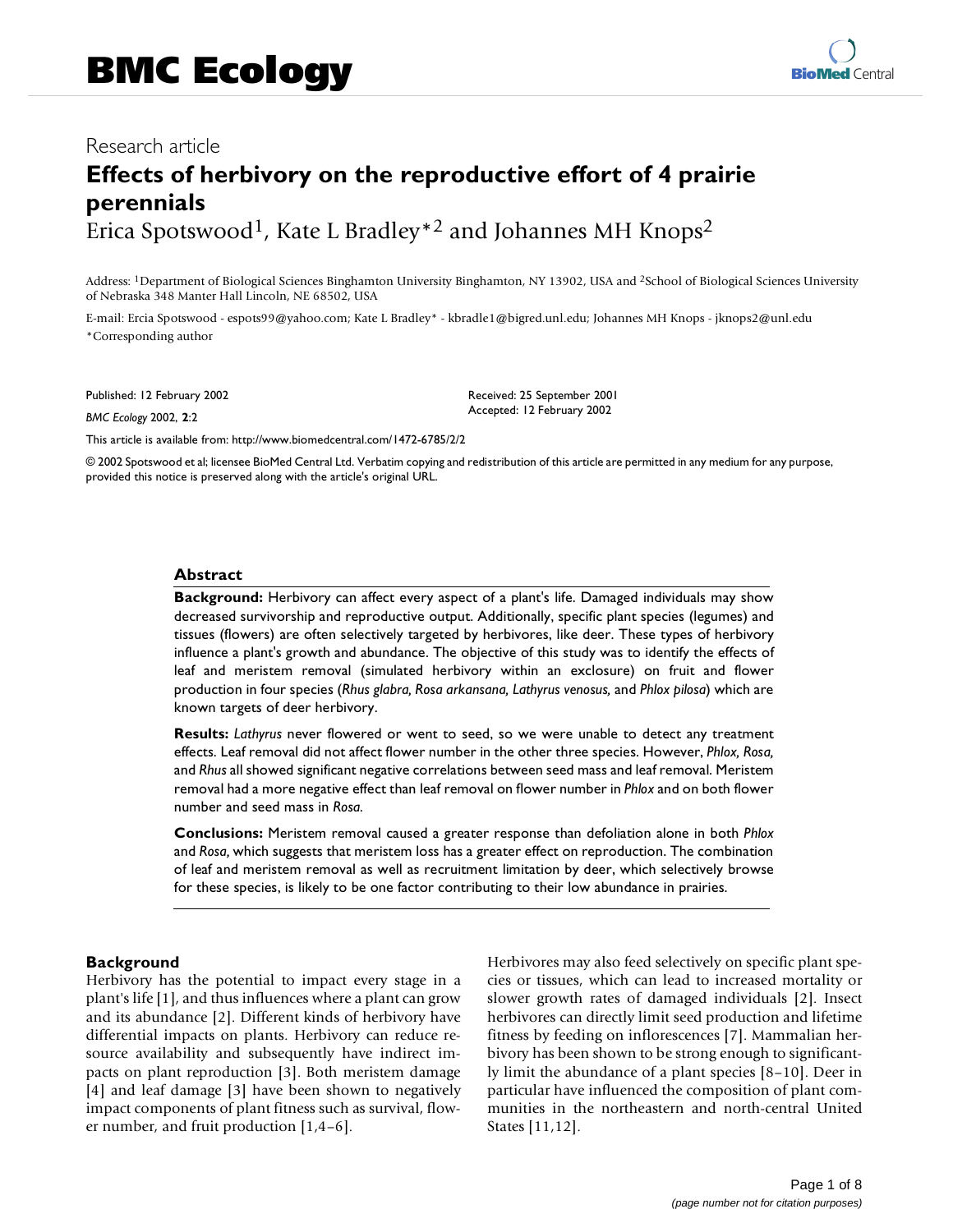

<span id="page-1-0"></span>Abundance (mean ± 1 SE) of *Lathyrus, Rosa, Phlox,* and *Rhus* inside and outside fenced enclosures. The effect of fencing was compared within each species using oneway ANOVAs (*Lathyrus* n = 4, *Rosa* n = 4, *Phlox* n = 8, *Rhus* n = 12). Overall, the abundance of all species was significantly higher inside the fence (Type III GLM F = 14.7, df = 7, P < 0.001, R<sup>2</sup> = 0.837; species F = 21.3, df = 3, P < 0.001; enclosure F = 24.2, df = 1.  $P < 0.001$ ; interaction F = 6.72, df = 3, p = 0.003).

Deer have been shown to reduce the proportional rate of increase in the height of some woody species [[13\]](#page-6-10). It also has been suggested that deer browsing can significantly reduce the growth rate of herbaceous plants [\[11](#page-6-8)]. Deer herbivory typically involves the removal of entire leaves and terminal meristems, and reduces the proportion of flowering shoots [\[11](#page-6-8)], and has the potential to effect reproductive success of browsed plants. For example, deer browsing reduced the number of flowers and proportion of large fruits produced by the forb, *Lactuca canadensis*[[14](#page-6-11)]. However, there is little known how browsing influences plant fecundity [[11\]](#page-6-8).

The objective of this study was to identify the effects of leaf and meristem damage on fruit and flower production in four species of prairie plants that are known targets of deer herbivory. We simulated herbivory with four unrelated species and asked three questions: (1) Does leaf removal influence plant reproduction? (2) If so, is there a threshold level of leaf removal that must be reached before plant reproduction is influenced? (3) Does a combination of leaf removal and meristem removal have a greater impact on a plant than random leaf removal? We report on our findings for each of these questions.

# **Results**

There was a significant influence of the exclosures on the abundance of three out of the four species, *Phlox, Rhus,* and *Lathyrus* (Figure [1](#page-1-0)). Flower number strongly correlated with leaf biomass for *Phlox, Rosa,* and *Rhus* (Figure [2](#page-2-0)). The number of flowers produced by *Phlox* (P = 0.6), *Rosa*  $(P = 0.13)$ , and *Rhus*  $(P = 0.3)$  was not significantly affected by the leaf removal treatment when accounting for plant size. We did not detect an effect in *Lathyrus* because the few flowers produced were all aborted. Seed mass positively correlated with both flower number (Figure [3](#page-3-0)a) and leaf biomass. The strong, collinear relationship between flower number and leaf biomass (Figure [2\)](#page-2-0) prevented us from using both variables in the seed mass analyses. We chose to use flower number as a covariate since it has a more direct impact on seed set and the number of seeds produced by an individual plant.

*Phlox, Rosa,* and *Rhus* all showed a significant, negative correlation between leaf removal and seed weight when accounting for flower number (Figure [3b](#page-3-0)). The more biomass that was removed, the smaller the overall seed mass per individual. There was not a leaf removal frequency threshold that influenced flower or seed production when all the species were examined together  $(P = 0.1)$  or when *Rhus* (P = 0.3), *Phlox* (P = 0.1) and *Rosa* (P = 0.3) were examined individually. We were unable to detect an effect in *Lathyrus,* which flowered a little, but no single plant went to seed. None of the plants in the study produced fruits and only three fruits were found when the field inside and outside the fence was surveyed.

The meristem removal treatment had a significantly negative effect on flower number in both *Phlox* and *Rosa* (Figure [4a](#page-4-0)). The individuals in the meristem removal treatment produced very few flowers when compared to those individuals in the control and leaf removal treatments. Meristem removal also caused the seed mass to be significantly lower in *Rosa,* though the seed masses of both *Phlox* and *Rhus* remained unaffected (Figure [4](#page-4-0)b).

# **Discussion**

Three of the four species studied were significantly more abundant within the exclosures than outside of them. This pattern is consistent with other results found for herbaceous species at this [\[6](#page-6-4)[,15](#page-7-0)] and other sites [\[8](#page-6-6)[–10\]](#page-6-7) where mammalian herbivory has been shown to limit overall plant abundance in some species. It is therefore not surprising that deer browsing should effect the overall abundance of species known to be preferred by deer. Less clear is which aspect of herbivory is most important.

Leaf removal did not affect flower production in any of the species, which is consistent with other studies [[7](#page-6-5)[,16](#page-7-1),[17\]](#page-7-2). Ehrlen demonstrated that flower numbers were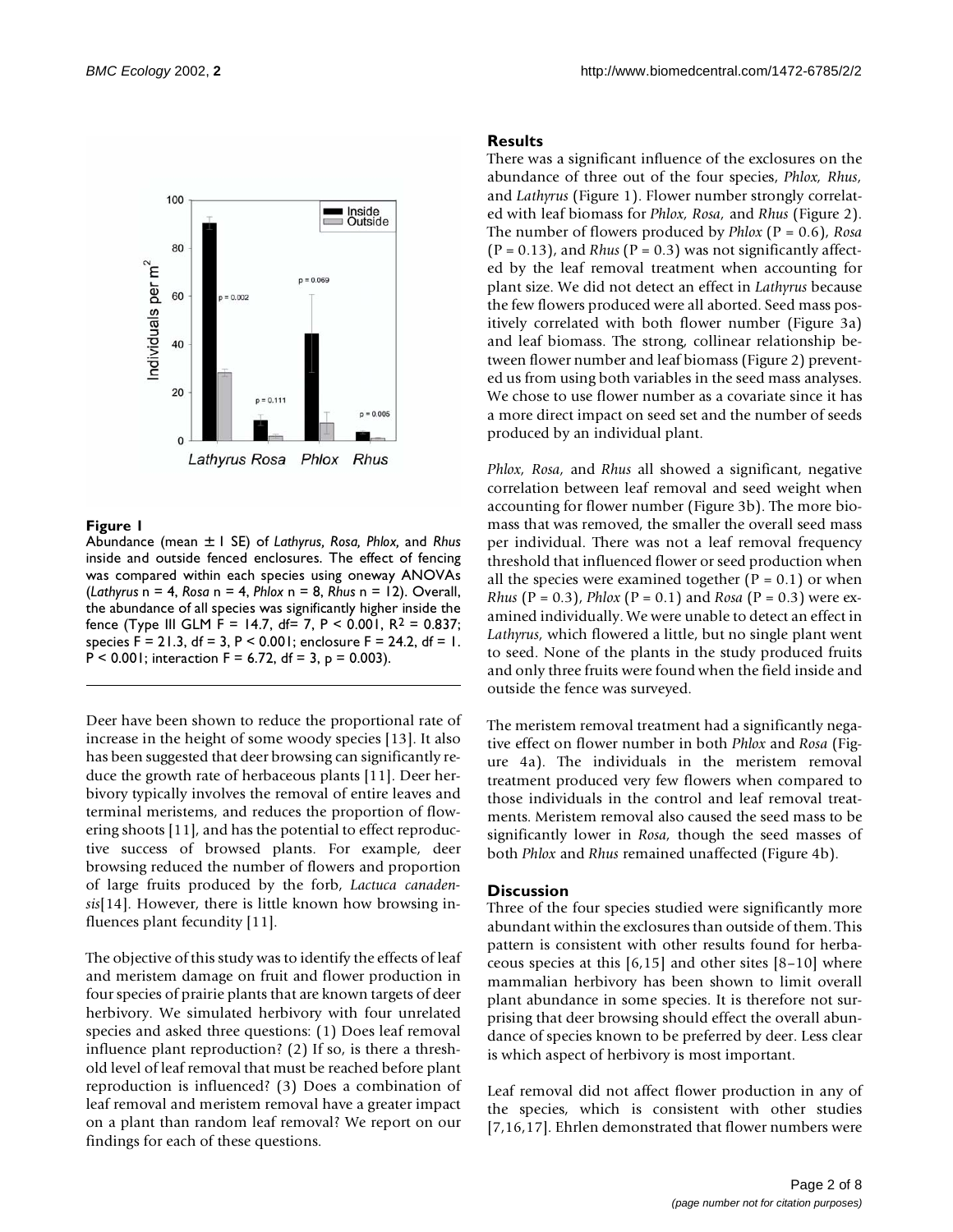

<span id="page-2-0"></span>The relationship between flower number and leaf biomass for *Phlox* (n = 60), *Rosa* (n = 48) and *Rhus* (n = 60) respectively. Flower number per individual was square root transformed.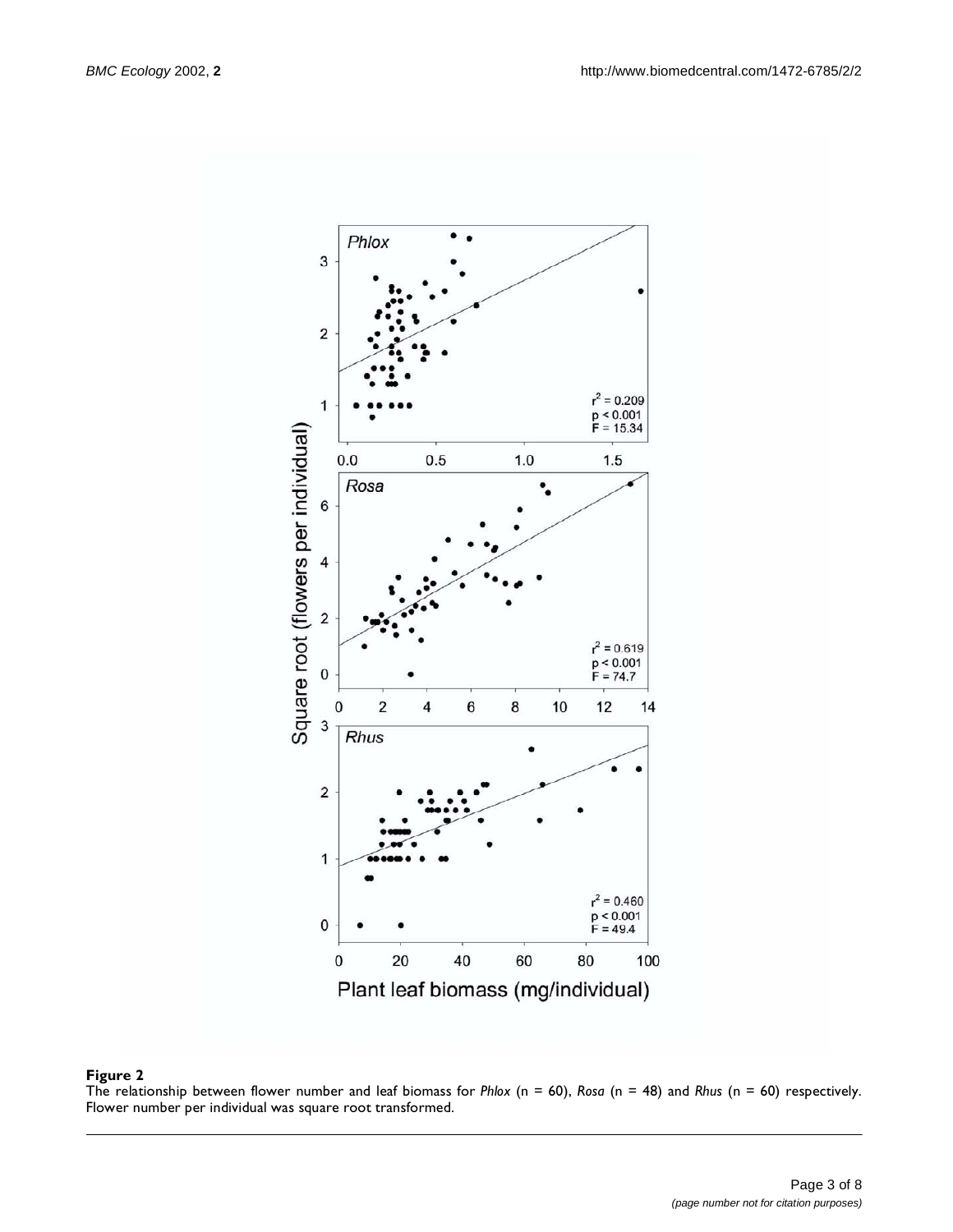

<span id="page-3-0"></span>a) The relationship between seed mass and flower number for *Phlox* (n = 60), *Rosa* (n = 48) and *Rhus* (n = 60) respectively. Both seed mass and flower number were square root transformed, b) The relationship between the residuals (mean  $\pm$  1 SE) of seed mass versus flower number and the percent leaf removal for *Phlox* (n = 60), *Rosa* (n = 48) and *Rhus* (n = 60) respectively.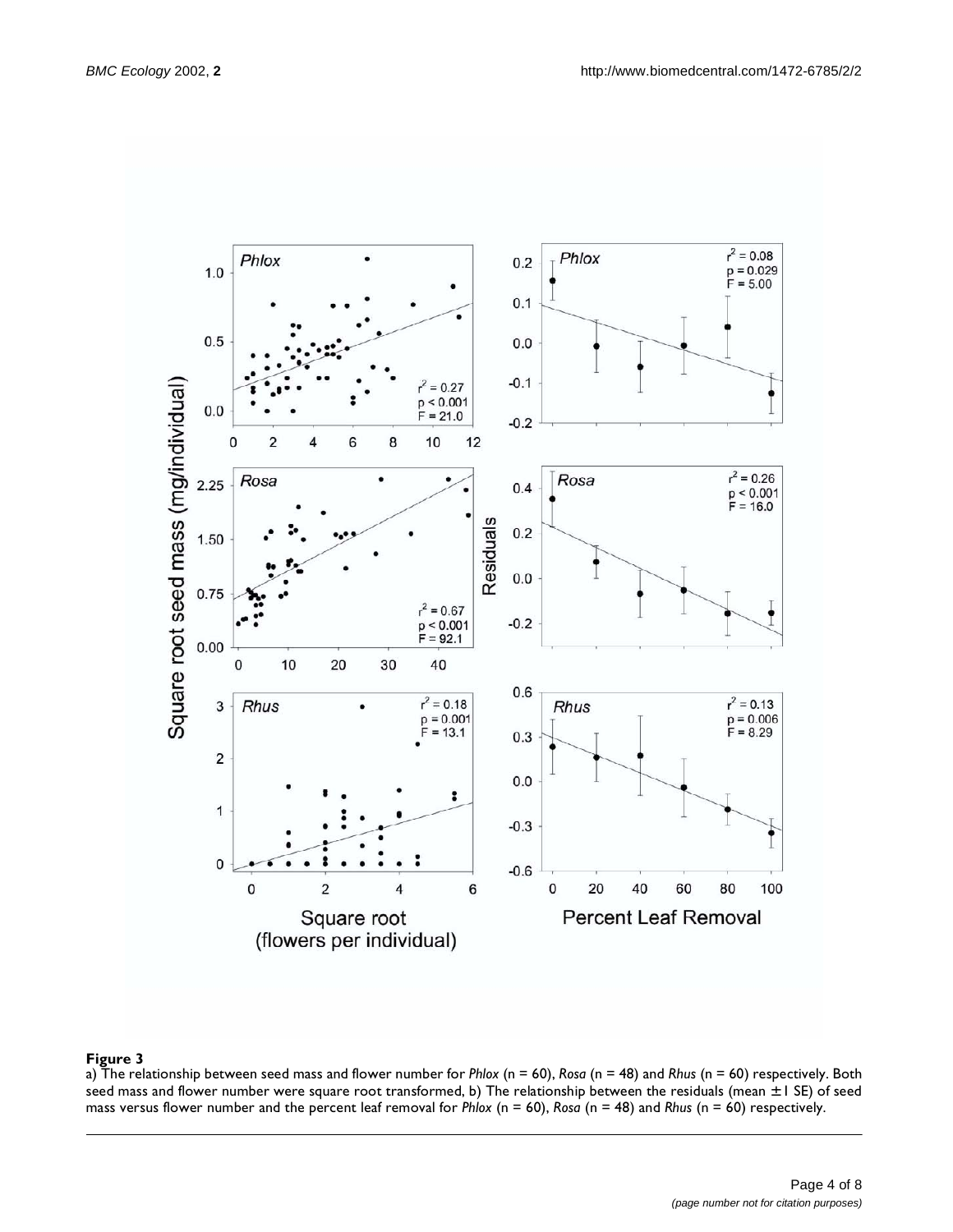

<span id="page-4-0"></span>a) Flower number for *Phlox, Rosa* and *Rhus* under three different simulated herbivory treatments (control, leaf removal only, or meristem removal). Values are shown as adjusted means ± 1 SE from Type III GLMs with treatment as the main effect and plant size and leaf removal as covariates. Overall, the treatment effect was significant for *Phlox* (F = 14.2, P < 0.001) and *Rosa* (F = 6.80, P < 0.001) but not for *Rhus* (P = 0.8). Flower values are based on the average of multiple counts on individual plants (*Phlox-June* 15, 17 and 21; *Rosa-June* 15 & 21; *Rhus-June* 1 & July 1). Flower number was square root transformed for analysis, b) Seed mass for *Phlox, Rosa* and *Rhus* under three different simulated herbivory treatments. Values are shown as adjusted means  $\pm$  1 SE from Type III GLMs with treatment as the main effect and square root flower number and leaf removal as covariates. Treatment had a significant effect for *Rosa* (F = 6.80, P < 0.001) but not for *Phlox* (P = 0.2) or *Rhus* (P = 0.6). Different letters denote significant effects at P < 0.05 following Bonferroni correction for multiple comparisons.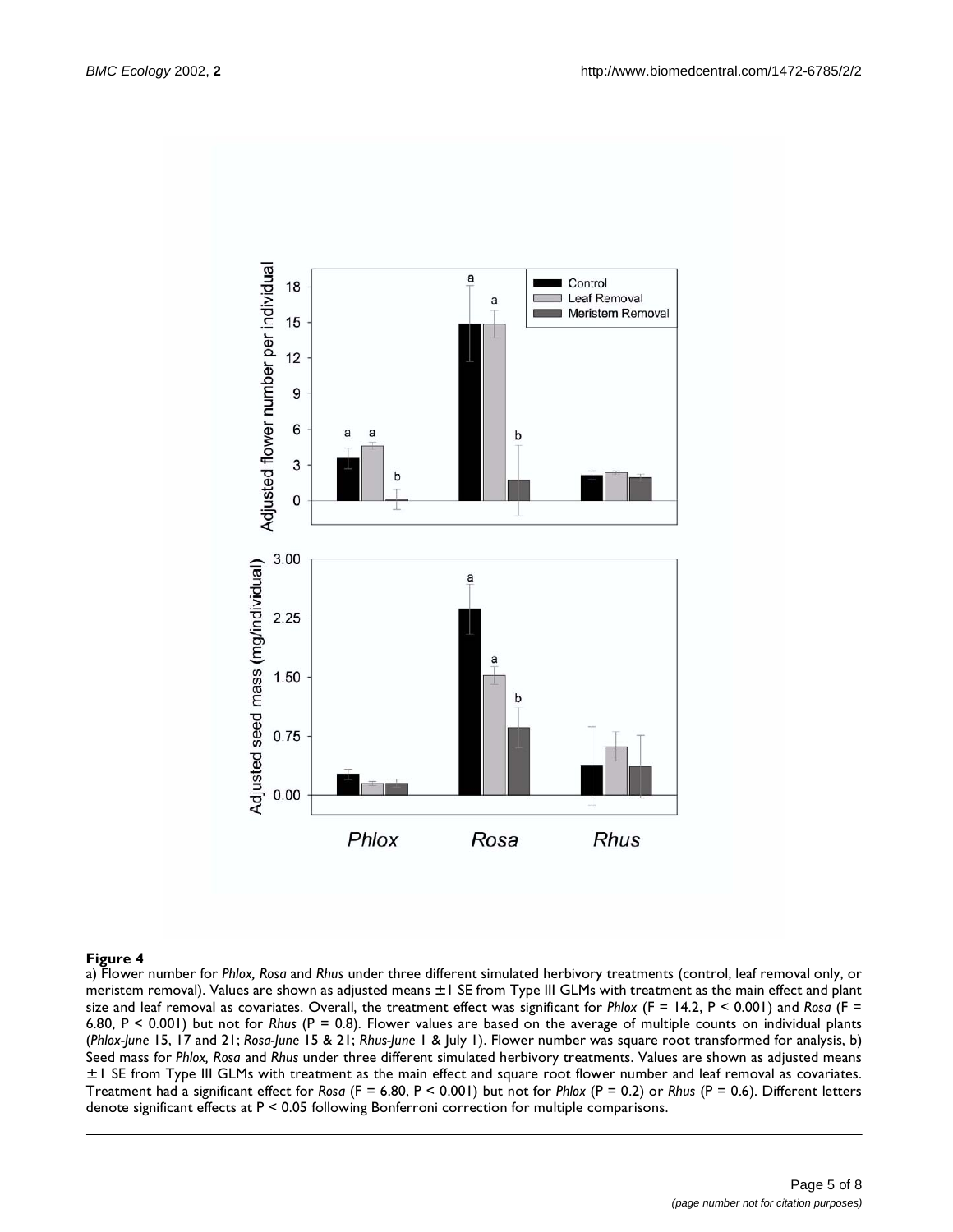predetermined the previous fall by budding in *Lathyrus vernus*[[18](#page-7-3)]. The same may be true in all of our species because removing leaves did not impact their flower numbers. Nonetheless, high levels of leaf removal did negatively impact the seed weight in all of the study species which produced seeds (Figure [3b](#page-3-0)). These results suggest that stored resources are available for flowers and seeds before the onset of flowering [\[19](#page-7-4),[20](#page-7-5)] and changes in current year resources have a negligible effect on flower number. However, leaf removal appears to reduce the amount of carbon available for allocation to developing seeds in *Phlox, Rosa,* and *Rhus,* which causes a decrease in the overall seed mass produced by an individual plant.

Though we found a negative relationship between seed mass and percent leaf damage in *Phlox, Rosa,* and *Rhus,* we did not detect a threshold level of leaf removal that had to be reached before seed mass was impacted. Other studies, which have attempted to quantify the point where defoliation begins to impact reproduction, have yielded widely variable results [[1](#page-6-0),[4](#page-6-3)–[6](#page-6-4)], though these studies all found significant results at 50% or lower levels of defoliation.

Additionally, defoliation may have differential effects on seeds depending on when it occurs. In this study, all treatments were administered within a few weeks of flowering. One study [\[5](#page-6-12)[,20](#page-7-5)] found that when leaves were removed several months before the time of flowering, the plant suffered a large loss in reproductive output. When the same treatment was administered just before flowering, there was no response [[5](#page-6-12),[20](#page-7-5)]. Timing, then, may be a key in determining how well a plant copes with herbivory [\[11](#page-6-8)].

Meristem removal was more harmful to the reproductive output of *Phlox* and *Rosa* than leaf removal alone (Figures [4](#page-4-0)a & [4b](#page-4-0)). With meristem removal, *Phlox* had fewer flowers than in the control and leaf removal treatments, but its seed mass was not affected. Meristem removal more strongly impacted *Rosa,* which had fewer flowers and a lower seed mass than either the leaf removal or control groups.

Because *Phlox* is a small herbaceous plant with terminal flowers, it often suffered complete flower loss and substantial leaf removal under the meristem removal treatment. The individuals in this treatment that did produce seeds sent up a side shoot after the meristem was nipped off. In contrast, *Rosa* produced many flowers and never suffered a complete flower loss with meristem removal. The flower loss may have allowed the *Phlox* to compensate by increasing seed set, which has shown to be resource limited in other species [\[21](#page-7-6)], in the remaining flowers. The relationship between seed mass and flower number is much stronger in *Rosa* than in *Phlox* (Figure [3](#page-3-0)a), and *Rosa,* possibly because of its woody nature, was unable to com-

pensate for the flower loss by generating new shoots and flowers or by increasing seed set in the remaining flowers. Therefore, the significance of this treatment is most likely due to a combination of how many buds remained after meristem removal as well as the allocation of remaining resources for reproduction.

# **Conclusions**

High levels of defoliation reduced total seed weight in *Phlox, Rosa,* and *Rhus,* all of which are found in Minnesota prairies. The removal of meristems along with defoliation caused a greater response than defoliation alone in both *Phlox* and *Rosa.* This suggests that loss of meristems is more important than defoliation alone in its influence on the reproductive success of these species. All three species studied are preferred by large mammal herbivores (primarily white tailed deer). These results suggest that both defoliation, which limits the resources available for reproduction, and meristem removal may be partly responsible for the comparative rarity of the study species outside fenced enclosures.

# **Materials and Methods** *Study site and study species*

The study was conducted at Cedar Creek Natural History Area (CCNHA) in central Minnesota. For a detailed description of the study site, see Tilman [\[22](#page-7-7)]. The four species studied include smooth sumac (*Rhus glabra*), wild rose (*Rosa arkansana*), bushy vetch (*Lathyrus venosus*), and phlox (*Phlox pilosa).* Smooth sumac is a perennial shrub (1–4 m tall). Wild rose is a short woody perennial shrub (1 m or shorter). *Lathyrus venosus* is a perennial legume (1.5 m or shorter). *Phlox* is anherbaceous perennial (30 cm or shorter). These species was chosen because they were abundant inside the fenced area and absent or rare outside the fence (see methods below). There is also evidence that *Rhus*[[23\]](#page-7-8), *Lathyrus*[[15\]](#page-7-0), *Phlox* (Haarstad, personal communication), and *Rosa*[\[24](#page-7-9)] are all browsed by deer. The density of deer in this area has been minimally estimated to be 0.16 deer per ha [\[25](#page-7-10)]. This density is similar to other protected areas, where deer herbivory has caused changes in plant composition [[25](#page-7-10)]. Target species were located inside exclosures which kept out large herbivores.

# *Experimental design*

To compare abundance of the study species inside and outside the fenced enclosures, temporary transects (0.5  $\times$ 8 m) were established within and outside of each fenced area. For each species, the total number of individuals along the transects were counted. For *Rosa* and *Lathyrus,* two transects on either side of the fence were counted. *Phlox* was counted in four transects inside the fence and four outside. *Rhus* transects were established at fenced ar-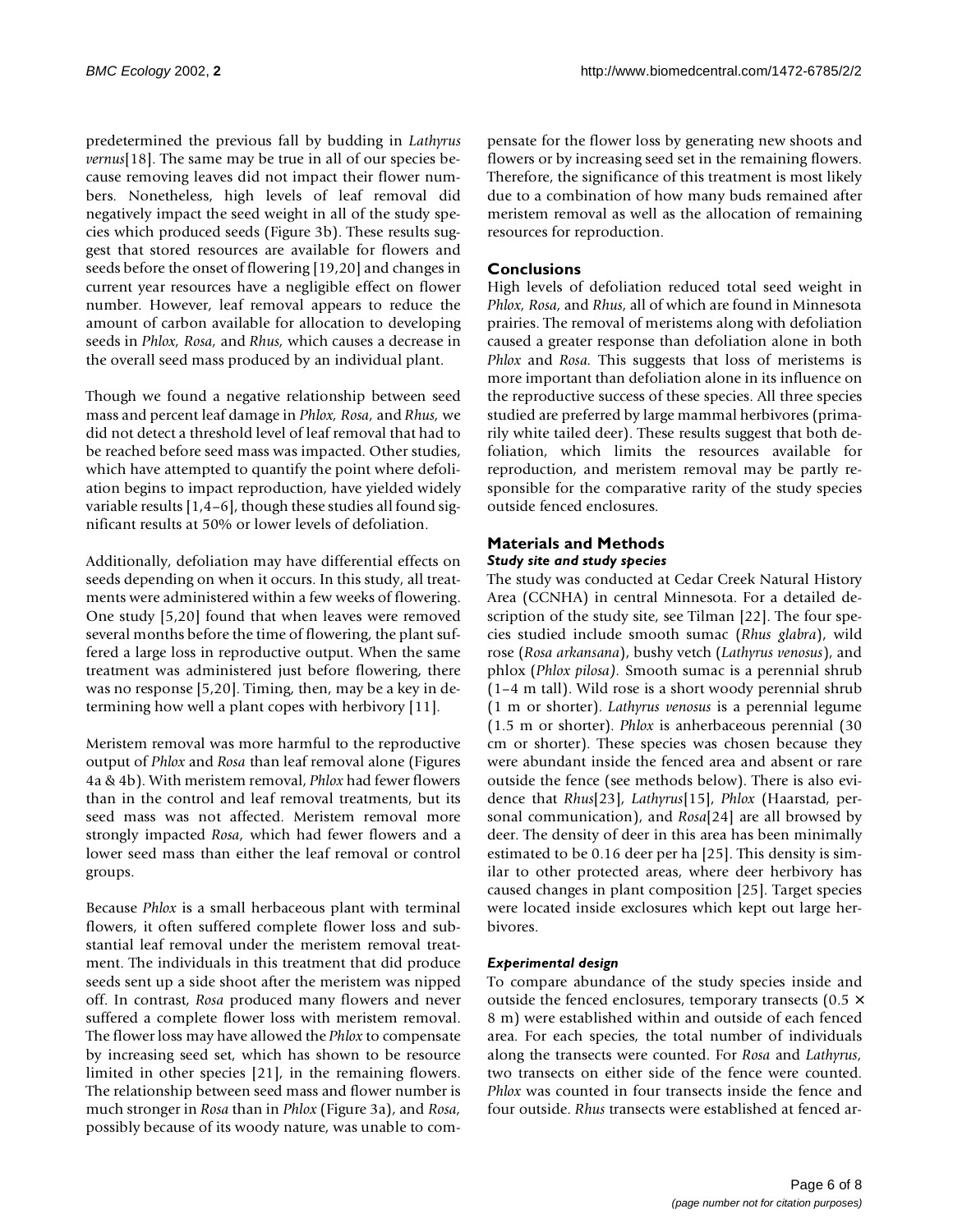eas in 2 different fields. Two transects on either side of the fences were counted in each field.

To measure the effects of different levels of defoliation, individuals of each species within the exclosures were randomly selected and tagged. Initial height and number of leaves were recorded. Ten individuals of each species (except *Rosa,* which only had enough for 8 individuals for each treatment level) were randomly assigned to one of the following treatments: 1) control, no simulated herbivory, 2) 20 % of all leaves removed, 3) 40 % of all leaves removed, 4) 60 % of all leaves removed, 5) 80 % of all leaves removed, 6) 100 % of all leaves removed, or 7) meristem + natural leaf removal (called the meristem removal hereafter). This treatment was designed to simulate deer and rabbit browsing in which the entire top of a plant is often removed. Meristems, leaves and flower buds were all removed from the top of the plant and left at the bottom of the plant. The mass of the leaves removed by the meristem removal was determined and converted to the percent of the plant's total leaf biomass.

Removed leaves were dried at 55 degrees C for one week and then weighed. Following the initial damage treatment, the sites were visited twice a week. Flowers were counted on multiple visits. Seeds were collected and dried, and then weighed to give the total mass of all the seeds collected per individual plant. Mesh bags were placed over *Phlox* flowers because seeds are small and fall off when they ripen. No such bags were needed for *Rosa* or *Rhus,* both of which have large seeds, which are retained on the parent plant.

# *Statistics*

All statistical analysis was performed on SPSS 10.0 for Windows. One-way ANOVAs were used to determine the effect of the enclosures on the abundance of the individual species. Type III GLM analysis was used to test for differences between areas within and outside the enclosure, with abundance as the dependent variable and species, enclosure, and their interaction as the independent variables.

Total leaf biomass was calculated for each plant since larger plants generally produce more biomass and larger and/ or more seeds than smaller plants. Using the weight of the leaves collected, the following formula was used to calculate the total leaf biomass per individual:

(dried leaf weight/number of leaves collected)  $\times$  (total number of leaves on the plant)

This leaf biomass was used to account for plant size in statistical analysis.

Multiple regression was used to examine the relationship between percent leaf removal and flower number with plant size as the covariate. Multiple regression was also used to examine the relationship between percent leaf removal and seed mass with flower number as the covariate. Type III GLMs were run to examine the effect of the different treaments (leaf removal, meristem removal, and controls) on both flower number and seed mass. Plant size was run as a covariate for flower number, and flower number was used as a covariate for seed mass. We also corrected for the actual biomass of the leaves removed since the meristem removal often removed leaves. The level of Type III GLM analysis was also used to test for effects of different levels of leaf removal on flower number and seed mass. Bonferroni tests were performed for multiple comparisons. For all these analyses, seed mass and flower number were square root transformed.

# **Acknowledgments**

Thanks to Bryan Foster, John Haarstad, Troy Mielke, Cini Brown, Lenny Sheps and Joe Craine for their help and support in the field. We extend our thanks to Ian Dickie and Janneke HilleRisLambers for advice and comments on earlier versions of this manuscript. This work was supported by the NSF as part of the Research Experience for Undergraduates supplement grant.

# **References**

- <span id="page-6-0"></span>1. Crawley MJ: **Reduction of oak fecundity by low-density herbivore populations.** *Nature* 1985, **314:**163-164
- <span id="page-6-1"></span>2. Huntly N: **Herbivores and the dynamics of communities and ecosystems.** *Annual Review of Ecology and Systematics* 1991, **22:**477- 503
- <span id="page-6-2"></span>3. Mauricio R, Bowers MD, Bazzaz FA: **Pattern of leaf damage affect fitness of the annual plant** *Raphanus sativus* **(Brassicaceae).** *Ecology* 1993, **74:**2066-2071
- <span id="page-6-3"></span>4. Ehrlen J: **Demography of the perennial herb** *Lathyrus vernus.* **I. Herbivory and individual performance.** *Journal of Ecology* 1995, **83:**287-295
- <span id="page-6-12"></span>5. Marquis RJ: **Leaf herbivores decrease fitness of a tropical plant.** *Science* 1984, **226:**537-539
- <span id="page-6-4"></span>6. Allison TD: **The influence of deer browsing on the reporductive biology of Canada yew (***Taxus canadensis* **Marsh.) I. Directs effects on pollen, ovule and seed production.** *Oecologia* 1990, **83:**523-529
- <span id="page-6-5"></span>7. Louda SM, Potvin MA: **Effect of inflorescence-feeding insects on the demography and lifetime fitness of a native plant.** *Ecology* 1995, **76:**229-245
- <span id="page-6-6"></span>8. Ross BA, Bray JR, Marshall WH: **Effects of long-term deer exclosure on a** *Pinus resinosa* **forest in north-central Minnesota.** *Ecology* 1970, **51:**1088-1093
- 9. Davidson DA: The effects of herbivory and granivory on ter**restrial plant succession.** *Oikos* 1993, **68:**23-35
- <span id="page-6-7"></span>10. Erneberg M: **Effects of herbivory and competition on an introduced plant in decline.** *Oecologia* 1999, **118:**203-209
- <span id="page-6-8"></span>11. Russell FL, Zippin DB, Fowler NL: **Effects of white-tailed deer (Odocoileus virginianus) on plants, plant populations and communities: A review.** *American Midland Naturalist* 2001, **146:**1- 26
- <span id="page-6-9"></span>12. McShea WJ, Underwood HB, Rappole JH, eds: *The science of overabundance: deer ecology and population management. Washington D.C.: Smithsonian Institution Press;* 1997
- <span id="page-6-10"></span>13. Inouye RS, Allison TD, Johnson NC: **Old field succession on a Minnesota sand plain: Effects of deer and other factors on invasion by trees.** *Bulletin of the Torrey Botanical Club* 1994, **121:**266- 276
- <span id="page-6-11"></span>14. Shelton AL, Inouye RS: **Effect of browsing by deer on the growth and reproductive success of** *Lactuca canadensis* **(Asteraceae).** *American Midland Naturalist* 1995, **134:**332-339